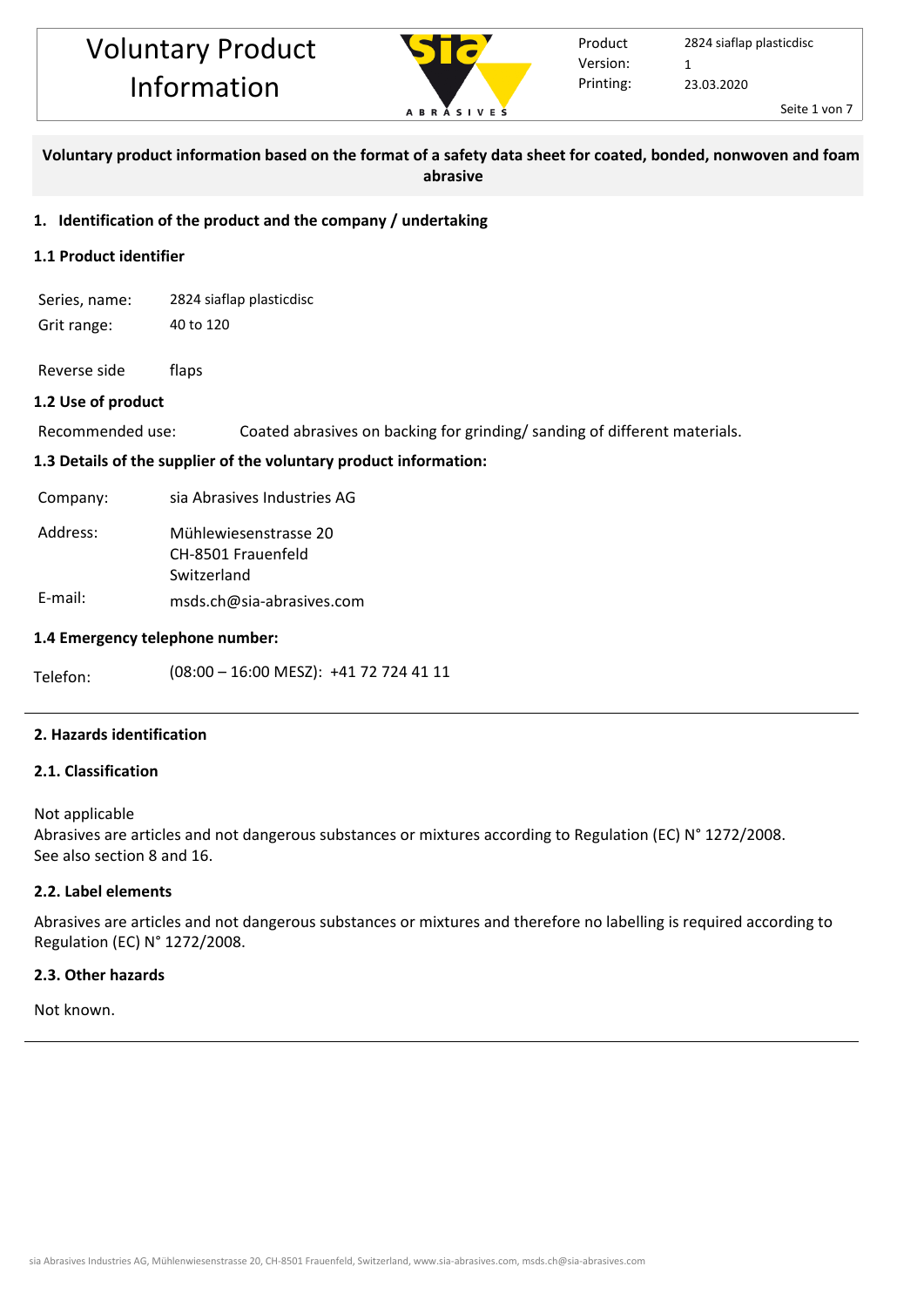

# **3. Composition/information on ingredients**

The product contains the following ingredients which are classified according to Regulation (EC) Nr. 1272/2008 or for which a community occupational exposure limit value exists

| Substances | $EC-N^{\circ}$ | $CAS-N°$                       | $ REACH Reg. No $ Conc. $%$ | Classification acc. to Regulation (EC) N° |                          |
|------------|----------------|--------------------------------|-----------------------------|-------------------------------------------|--------------------------|
|            | (if available) | $\vert$ (if available) $\vert$ | (if available)              | 1272/2008                                 |                          |
|            |                |                                |                             | Hazard classes /                          | <b>Hazard statements</b> |
|            |                |                                |                             | hazard categories                         |                          |
|            |                |                                |                             |                                           |                          |

Nothing to declare.

(for full text of H-phrases see section 16)

**Remark** No PDMS (silicone-oils) present in this product

## **4. First aid measures**

See also section 8 and 16

## **4.1. Description of first aid measures**

Inhalation:

Not possible, due to the form of the product. If dust is inhaled, move person to fresh air. If breathing is difficult, have qualified personnel administer oxygen. Seek medical attention if irritation or other symptoms persist.

#### Eye contact

Remove contact lenses if present and easy to do so. Flush eyes thoroughly with large amounts of water, holding eyelids open. If irritation persists, seek medical attention.

#### Skin contact

Wash skin with soap and water. If irritation or other symptoms develop, seek medical attention. sist.

Ingestion

Not likely, due to the form of the product. In the event of, do not induce vomiting. Rinse mouth with water. Seek medical attention if a large amount is swallowed or if you feel unwell..

## **4.2. Most important symptoms and effects, both acute and delayed**

Not known, but dust may cause eye and respiratory irritation. Prolonged inhalation of high concentration of dust may cause adverse effects on the lungs.

## **4.3. Indication of any immediate medical attention and special treatment needed**

Not relevant. Treat symptomatically.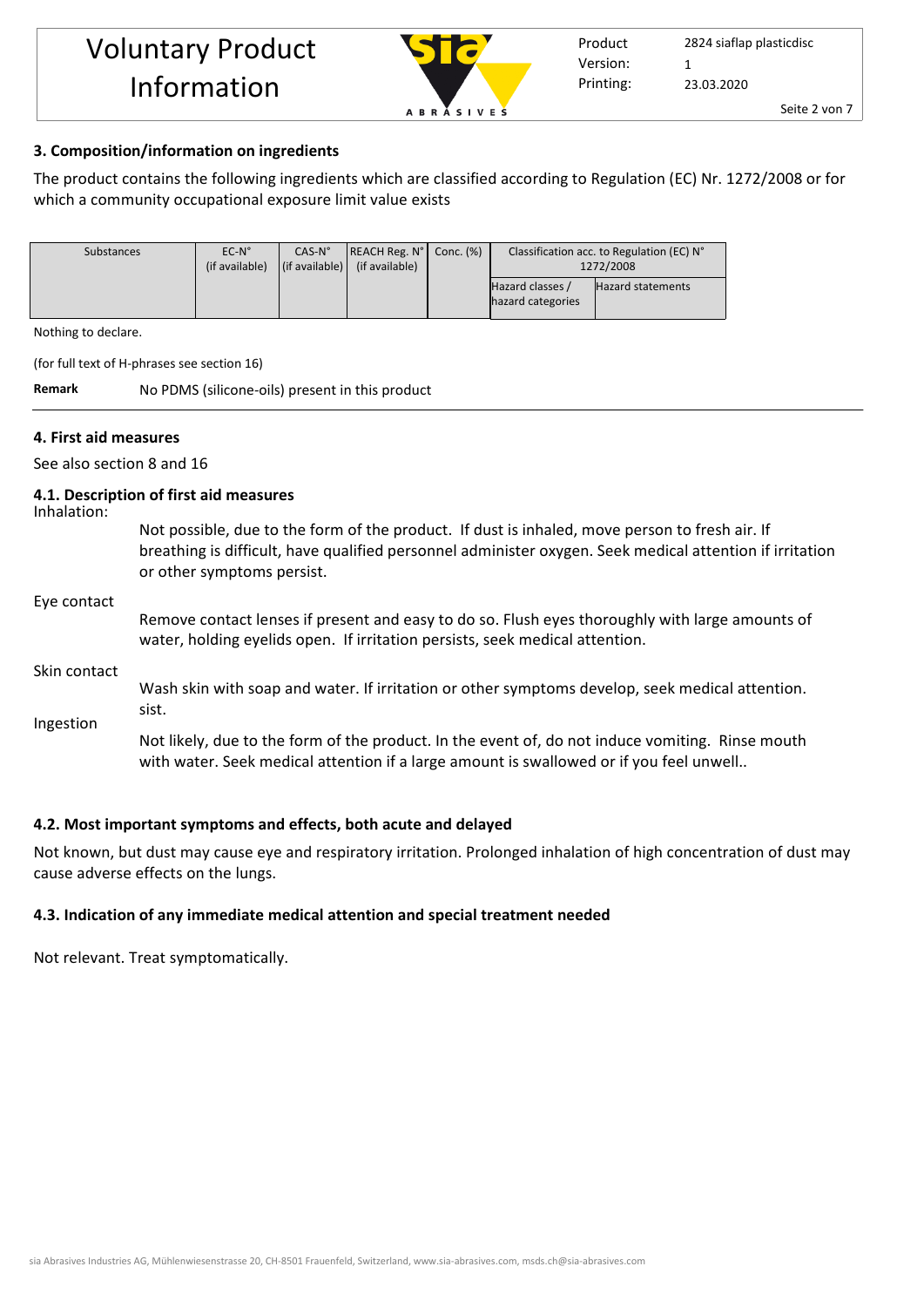

#### **5. Fire fighting measures**

#### **5.1. Extinguishing media:**

Extinguishing media: water, foam, sand, powder or C02 as appropriate for surrounding materials.

#### **5.2. Special hazards arising from the product**

Toxic fumes may occur. Use respiratory protective equipment.

#### **5.3. Special protective equipment and precautions for fire-fighters**

Extinguishing materials should be selected according to the surrounding area.

#### **6. Accidental release measures**

Not applicable.

#### **7. Handling and storage**

Follow instructions of grinding machine manufacturers and the relevant national regulations. In addition, observe the safety recommendations of the manufacturer.

#### **8. Exposure controls/personal protection**

#### **8.1. Control parameters**

Before grinding it is recommended to perform a risk assessment and to use personal protection equipment accordingly.

Occupational exposure limit values and/or biological limit values.

Keep exposure to the following components under surveillance. (Observe also the regional official regulations

**Abbreviation:** e: inhalable

a: respirable / alveolengängig NA: not applicable / nicht zutreffend

#### **EUROPE:**

Longterm: The employees average airborne exposure in any 8hour work shift of a 42hour work week which shall not be exceeded. Shortterm: Maximum exposure of four 15min periods per 8 hour shift, with at least 60 minutes between exposure periods

Note: Hazardous dust of the workpiece material may be generated during grinding and/or sanding operations. National regulations for dust exposure limit values have to be taken into consideration.

#### **8.2. Exposure controls**

#### **8.2.1. Individual protection measures**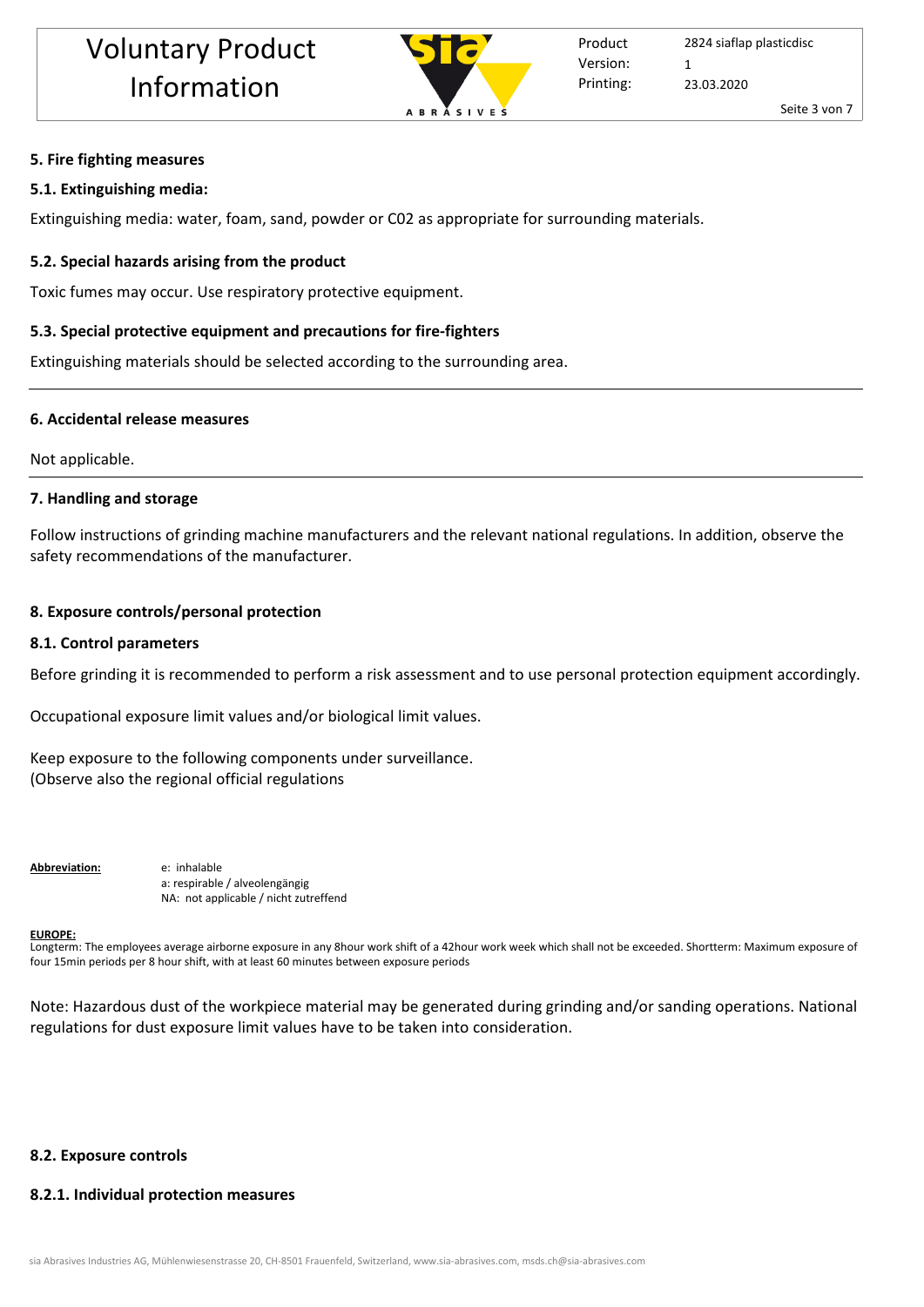

Product Printing: Version: 1

2824 siaflap plasticdisc 23.03.2020 Seite 4 von 7

## **8.2.1.1. Respiratory protection**

Use respiratory protective equipment (type depends on specific application and material being ground)

# **8.2.1.2. Hand protection**

Wear protective gloves (type depends on specific application and material being ground)

# **8.2.1.3. Eye protection**

Wear protective goggles or face shield (type depends on specific application and material being ground)

# **8.2.1.4. Hearing protection**

Use hearing protection (type depends on specific application and material being groun)

# **8.2.1.5. Body protection**

Use protective clothing (type depends on specific application and material being ground)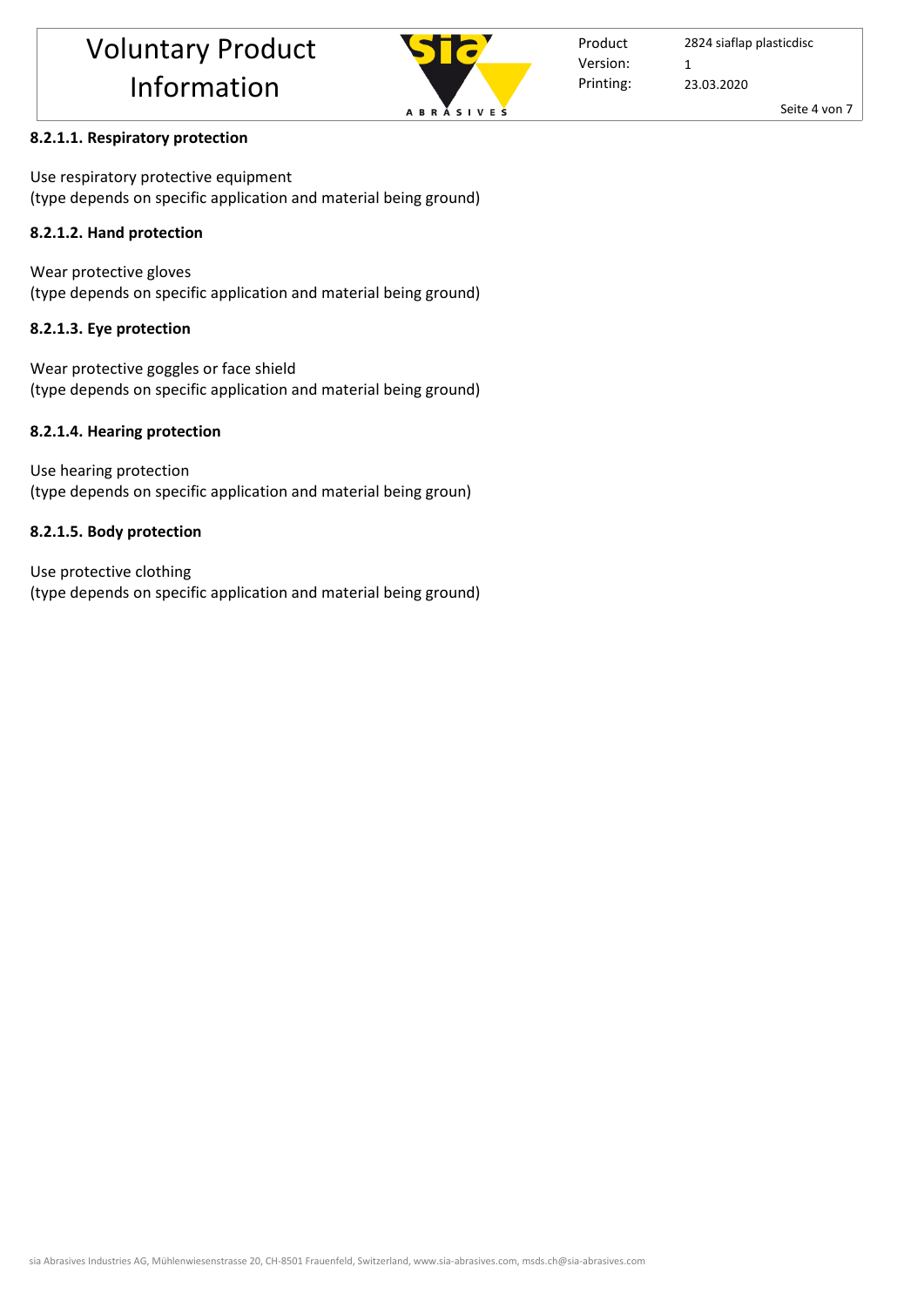

Product Printing: Version: 1

2824 siaflap plasticdisc 23.03.2020

Seite 5 von 7

# **9 Physical and chemical properties**

## **9.1 Information on basic physical and chemical properties**

| <b>General Physical Form</b>             | abr prod EN            |
|------------------------------------------|------------------------|
| <b>Product Apperance</b>                 | Solid abrasive product |
| Grade                                    | 40-120                 |
| color                                    | blue                   |
| odor                                     | No odor                |
| <b>Odor Threshold</b>                    | Not applicable         |
| рH                                       | Not applicable         |
| Meltingpoint                             | Not applicable         |
| Boilingpoint                             | Not applicable         |
| Flashpoint                               | Not applicable         |
| Evaporationrate                          | Not applicable         |
| Flammable Limits (LEL)                   | Not applicable         |
| Flammable Limits (UEL)                   | Not applicable         |
| <b>Vapor Density</b>                     | Not applicable         |
| Specific Gravity                         | Not applicable         |
| Solubility in Water                      | Not applicable         |
| Solubility Non Water                     | Not applicable         |
| Partition coefficient: n-octanol / water | Not applicable         |
| <b>Autoignition Temperature</b>          | Not applicable         |
| <b>Decomposition Temperature</b>         | Not applicable         |
| Viscosity                                | Not applicable         |

## **9.2. Other information**

None

## **10. Stability and reactivity**

## **10.1. Reactivity**

Product is stable when handled or stored correctly.

## **10.2. Chemical stability**

No decomposition in normal use.

## **10.3. Possibility of hazardous reactions**

No dangerous reactions known.

## **10.4. Conditions to avoid**

Product is stable when handled or stored correctly.

## **10.5. Incompatible materials**

No dangerous reactions known.

## **10.6. Hazardous decomposition products**

None known. At temperatures exceeding 250° C hazardous or toxic decomposition products may be generated – see section 5.2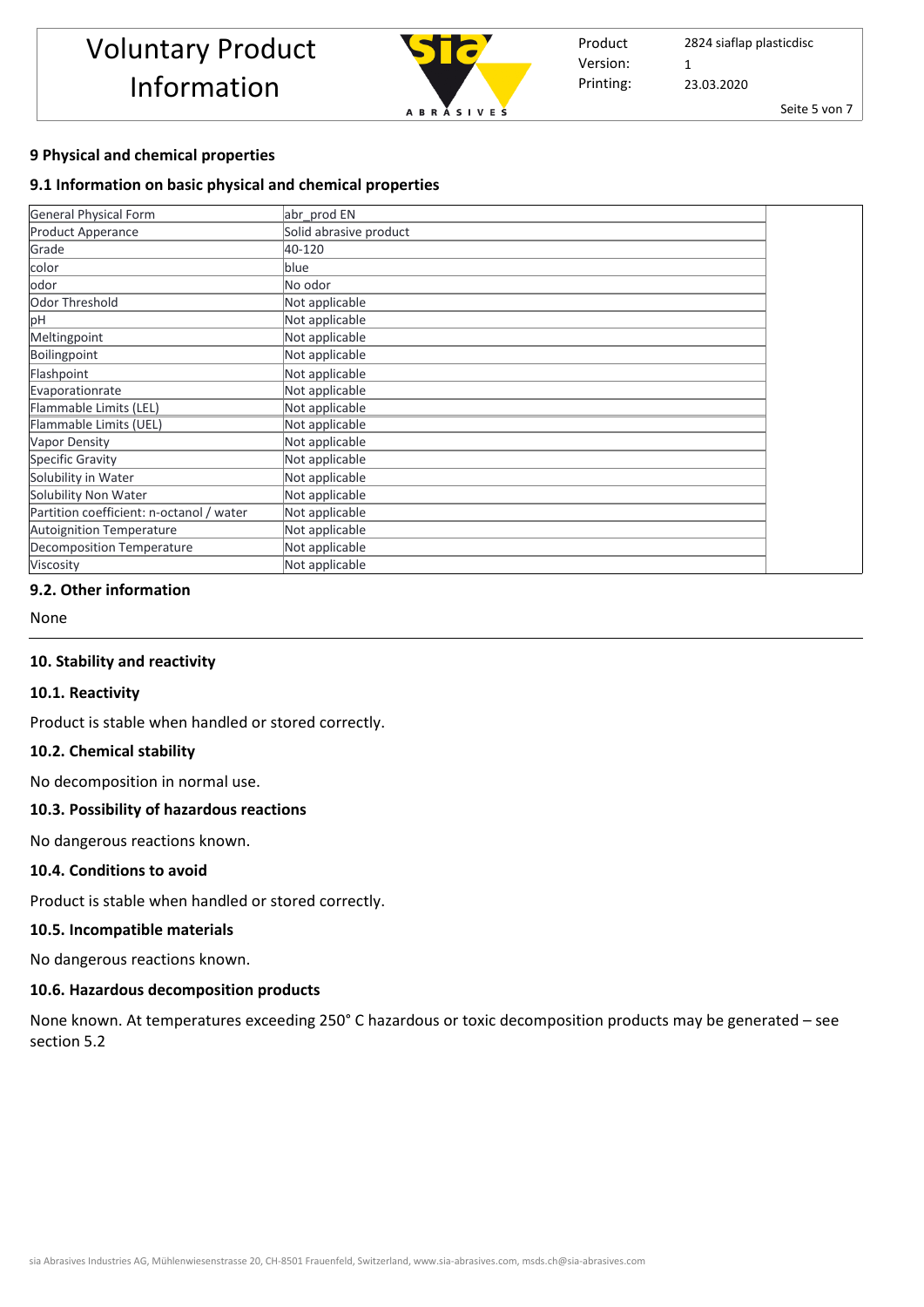

Product Printing: Version: 1

2824 siaflap plasticdisc 23.03.2020

Seite 6 von 7

## **11. Toxicological information**

## **11.1. Information on acute effects of exposure**

No toxicological effects if inhaled or swallowed or with eye or skin contact are known. See also section 8.

## **12. Ecological information**

## **12.1. Toxicity**

No effects known.

## **12.2. Persistence and degradability**

No biodegradable potentials known.

## **12.3. Bioaccumulative potential**

No potentials known.

## **12.4. Mobility in soil**

No potentials known.

## **12.5. Results of PBT and vPvB assessment**

Not relevant.

## **12.6. Other adverse effects**

No effects known.

## **13. Disposal considerations**

## **13.1. Waste treatment methods**

Dispose in accordance with all local, state and national regulations. Local regulations may be more stringent than regional and national requirements. It is the responsibility of the waste generator to determine the toxicity and physical characteristics of the material to determine the proper waste identification and disposal in compliance with applicable regulations.

## **13.1.2. Product**

Follow national and regional regulations.

Due to the ingredients and properties disposal as non hazardous waste (2000/532/EC) is possible if no hazardous materials are added to the abrasives. (EWC – Nr. 120121),